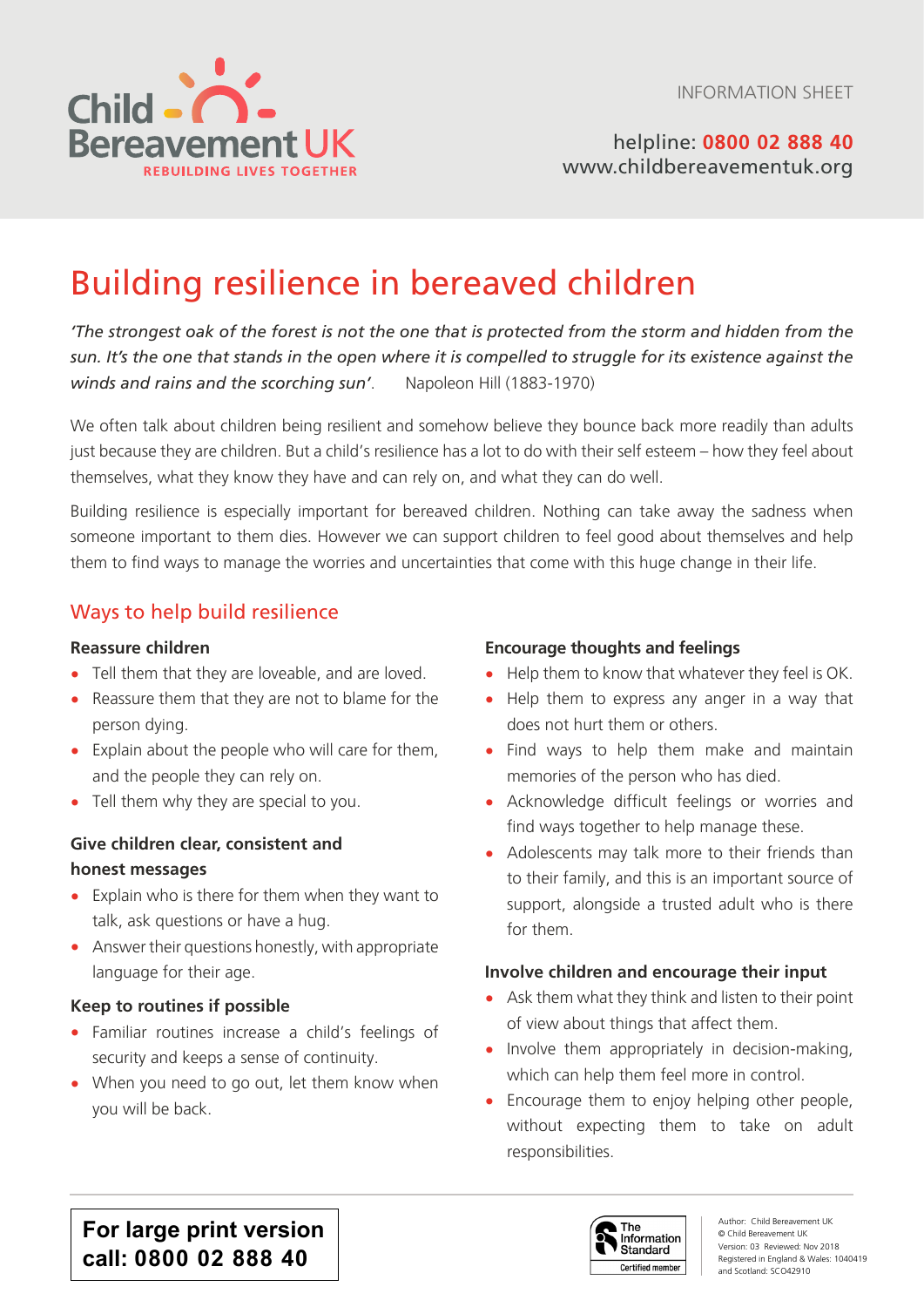#### **Involve other people who support your child**

- Tell their school (or encourage older young people to talk to their tutors) about any additional support they may need. If possible, involve your child in plans for supporting them.
- In a similar way, involve any leaders of clubs or community groups that your child goes to.

#### **Praise and encourage children**

- Show that you believe in them and give praise for things they do and what they manage.
- Acknowledge when they have managed things that are difficult for them.
- Encourage independence that is appropriate for their age, whilst still being there for them.

# **Understand that bereavement affects what children can cope with**

- Bereaved children (and adults) may struggle with things that they would usually take in their stride, such as falling out with a friend. Any change is likely to be more of a challenge for a bereaved child who is facing lots of change in their life.
- Keep normal, clear boundaries around their behaviour, as this helps children to feel secure.
- Recognize that it is OK for them still to be children, to laugh, play and have fun, as well as to have time to be sad and to grieve.

#### **Encourage hopes for the future**

- Help children to see that changes are part of life and it is how we manage change that makes a difference.
- Encourage their interests and discussions about goals and what they want to do in life.

# Support for you

You are a role model for the children in your care. You can show them that you value yourself by making time for you and not having too high expectations of yourself. It can be immensely difficult to try to meet all your children's needs when you are also grieving. Be kind to yourself and don't try to be a 'super parent'.





Author: Child Bereavement UK © Child Bereavement UK Version: 03 Reviewed: Nov 2018 Registered in England & Wales: 1040419 and Scotland: SCO42910